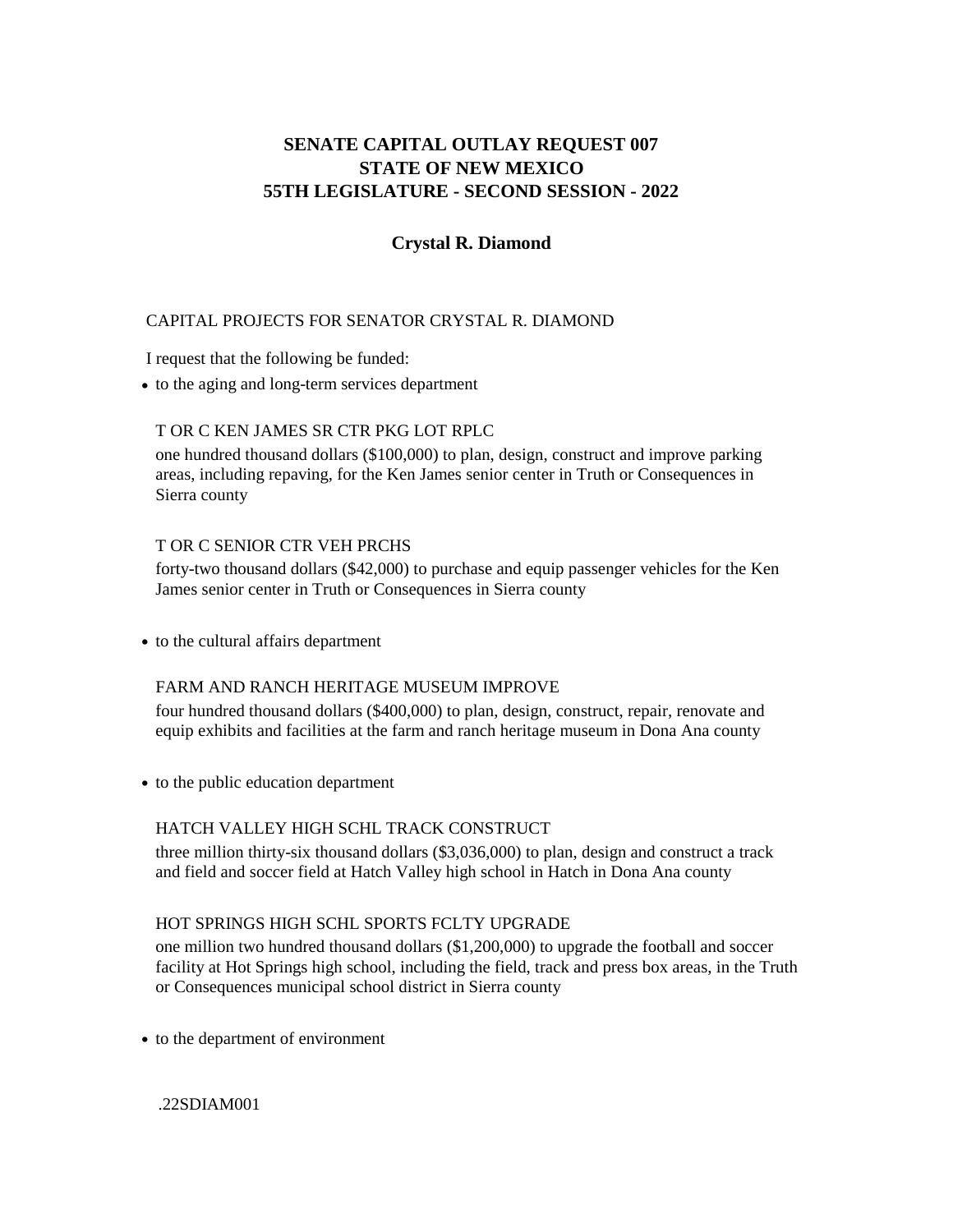### DONA ANA MDWCA SYS EQUIP

five hundred thousand dollars (\$500,000) to purchase and equip sewer main cleaning equipment for the Dona Ana mutual domestic water consumers association in Dona Ana county

### LOWER RIO GRANDE PWWA HIGH VALLEY WATER SYS IN VADO IMPROVE

two hundred eighty-seven thousand five hundred dollars (\$287,500) to plan, design, construct, improve and equip a water system in the Vado area for the lower Rio Grande public water works authority in Dona Ana county

## LOWER RIO GRANDE PWWA STERN DR WATER LINE EXTENSION CONSTRUCT

two hundred thirty-five thousand dollars (\$235,000) to plan, design and construct water system improvements, including water line extensions along Stern drive, for the lower Rio Grande public water works authority in Dona Ana county

## LOWER RIO GRANDE PWWA VALLE DEL RIO TRTMNT FCLTY CONSTRUCT

eight hundred seventy-four thousand dollars (\$874,000) to plan, design, construct, purchase, and equip a facility for additional and repurposed treatment at wells in Brazito, Mesquite and Valle del Rio for the lower Rio Grande public water works authority in Dona Ana county

## MESILLA WELL PLAN

one hundred thousand dollars (\$100,000) to plan, design, construct and equip a well, including appurtenances, for Mesilla in Dona Ana county

## DONA ANA CO SPRING CANYON DAM CONSTRUCT

four million dollars (\$4,000,000) to plan, design, construct, purchase and equip a jurisdictional dam, including associated infrastructure, in Hatch in Dona Ana county

## HATCH UTLTY & WASTE PLAN

fifty thousand dollars (\$50,000) to acquire land, easements and rights of way and to plan, design, construct, purchase, install and equip water and wastewater system improvements, including lines and water storage, for Hatch in Dona Ana county

## MESILLA FIRE HYDRANTS RPLC

one hundred thousand dollars (\$100,000) to plan, design, construct, repair, replace and install fire hydrants in Mesilla in Dona Ana county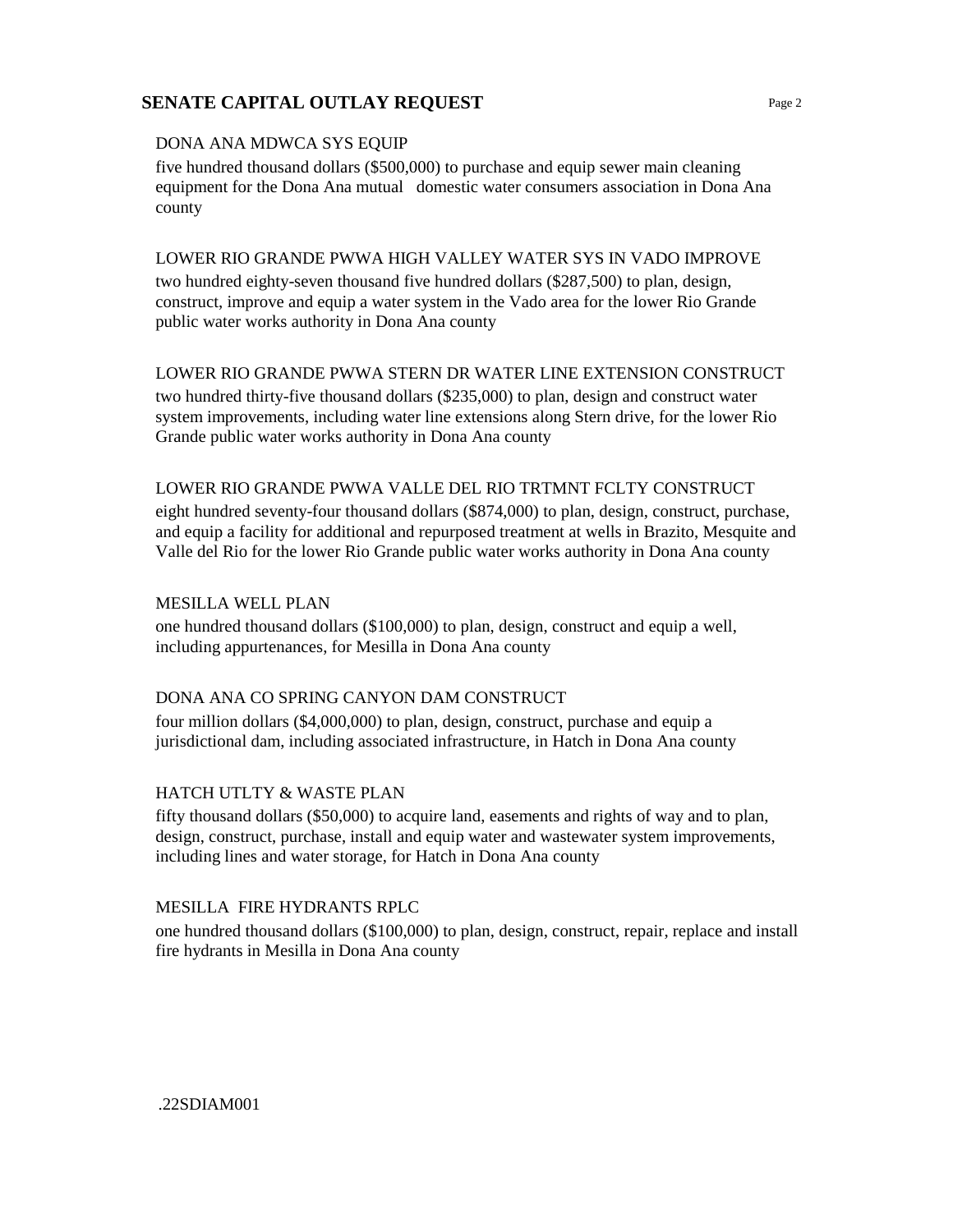#### LORDSBURG JETTER EQUIP PRCHS

three hundred thousand dollars (\$300,000) to purchase and equip a jetter for Lordsburg in Hidalgo county

#### T OR C ELECTRICAL FEEDERS RPLC

one million dollars (\$1,000,000) to plan, design and construct electrical feeders from a primary substation to service lines in Truth or Consequences in Sierra county

## T OR C WATER SYS IMPROVE RPLC

eleven million dollars (\$11,000,000) to plan, design and construct water line and fire hydrant replacements for Truth or Consequences in Sierra county

#### ELEPHANT BUTTE WATER SYS IMPROVE

five hundred fifty thousand dollars (\$550,000) to plan, design and construct water system improvements in Elephant Butte in Sierra county

#### ELEPHANT BUTTE WWATER COLLECTION SYS EXPAND

two million nine hundred thousand dollars (\$2,900,000) to plan, design, construct and equip expansion of the wastewater treatment system for both residential and commercial districts in Elephant Butte in Sierra county

• to the interstate stream commission

#### NM NEW MODEL CMTY DITCH ASSOC IMPROVE

two hundred thousand dollars (\$200,000) to plan, design, construct, equip and furnish canal improvements to the New Mexico New Model community ditch association in Hidalgo county

**•** to the local government division of the department of finance and administration

#### DON ANA CO FAIRGRNDS IMPROVE

two hundred fifty thousand dollars (\$250,000) to plan, design, construct, renovate and equip the Dona Ana county fairgrounds in Dona Ana county

#### DONA ANA CO 3RD JUDICIAL CTHSE REN

eight million nine hundred thousand dollars (\$8,900,000) to plan, design, construct, purchase, furnish and equip additions, including a new courtyard, for the third judicial district court in Dona Ana county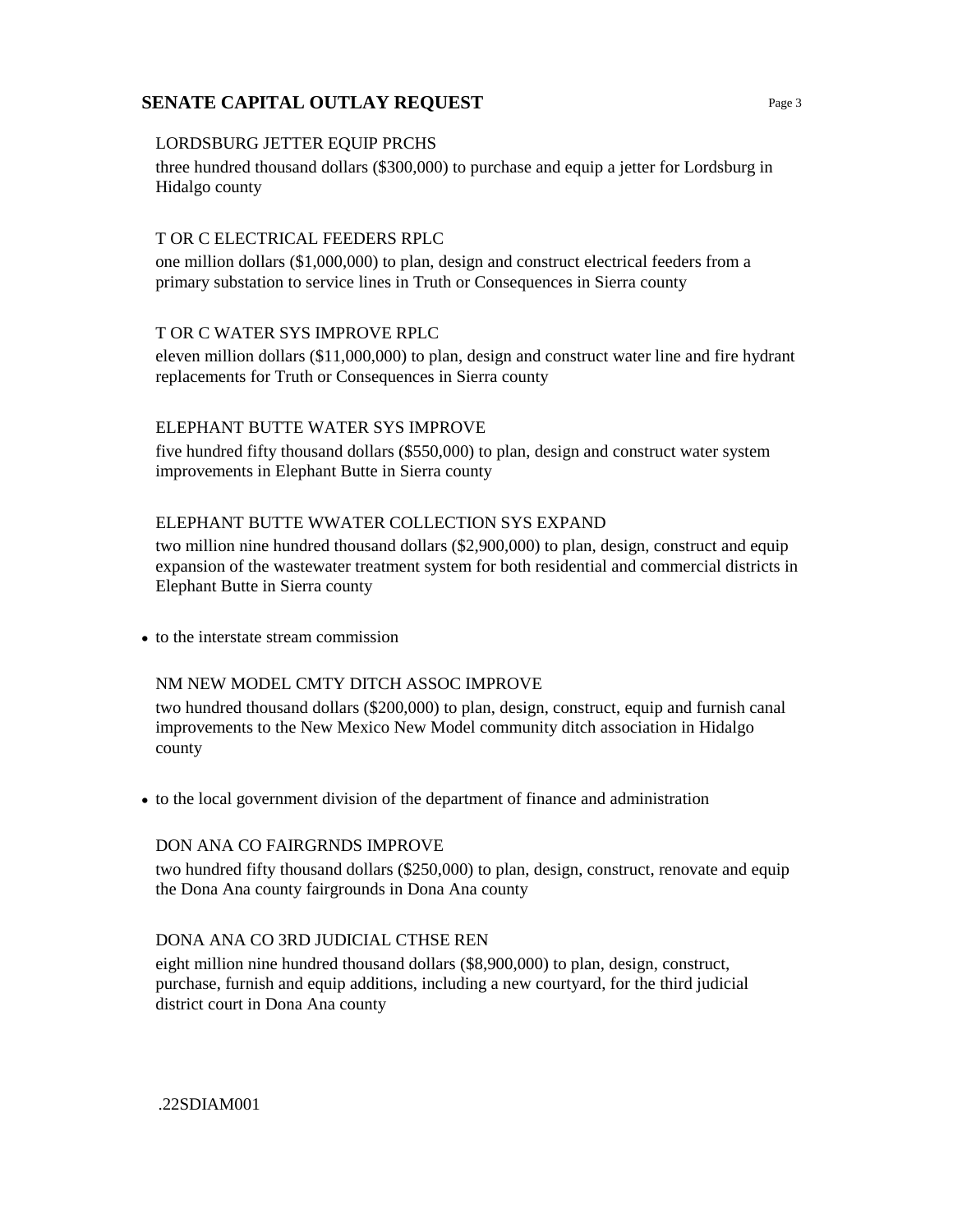### DONA ANA CO ELECTION WAREHOUSE CONSTRUCT

four million one hundred twenty thousand two hundred sixty dollars (\$4,120,260) to acquire land for and to plan, design, construct and equip an administration facility for elections, including staff office space, public access areas and an enhanced security system, for Dona Ana county

### LOWER RIO GRANDE PWWA CENTRAL OPERATIONS FCLTY EQUIP

one million four hundred thousand dollars (\$1,400,000) to plan, design, construct, furnish and equip a central operations facility, including a driveway, landscaping, walkways, site security, communications equipment and information technology, equipment and infrastructure, for the lower Rio Grande public water works authority in Dona Ana county

## LOWER RIO GRANDE PWWA VACUUM TRUCK EQUIP

three hundred fifty-three thousand dollars (\$353,000) to purchase and equip vehicles, including a vacuum truck, for the lower Rio Grande public water works authority in Dona Ana county

## HATCH FIRE STN DESIGN

three hundred thousand dollars (\$300,000) to acquire land and to plan, design, construct, furnish and equip a fire station in Hatch in Dona Ana county

## HATCH LIB IMPROVE

seventy-five thousand dollars (\$75,000) to acquire land and to plan, design, construct, repair and equip a library, including shelving, painting and flooring, for Hatch in Dona Ana county

## HATCH PARK CONSTRUCT

three hundred fifty thousand dollars (\$350,000) to acquire land for and to plan, design, construct and equip a park in Hatch in Dona Ana county

## HATCH PARKS & RECREATION CONSTRUCT

one hundred fifty thousand dollars (\$150,000) to plan, design, construct, furnish and equip ball fields, including ground work, a press box, storage buildings and structures, in Hatch in Dona Ana county

#### MESILLA ADMIN VEH PRCHS

forty thousand dollars (\$40,000) to purchase and equip vehicles for the administrative department in Mesilla in Dona Ana county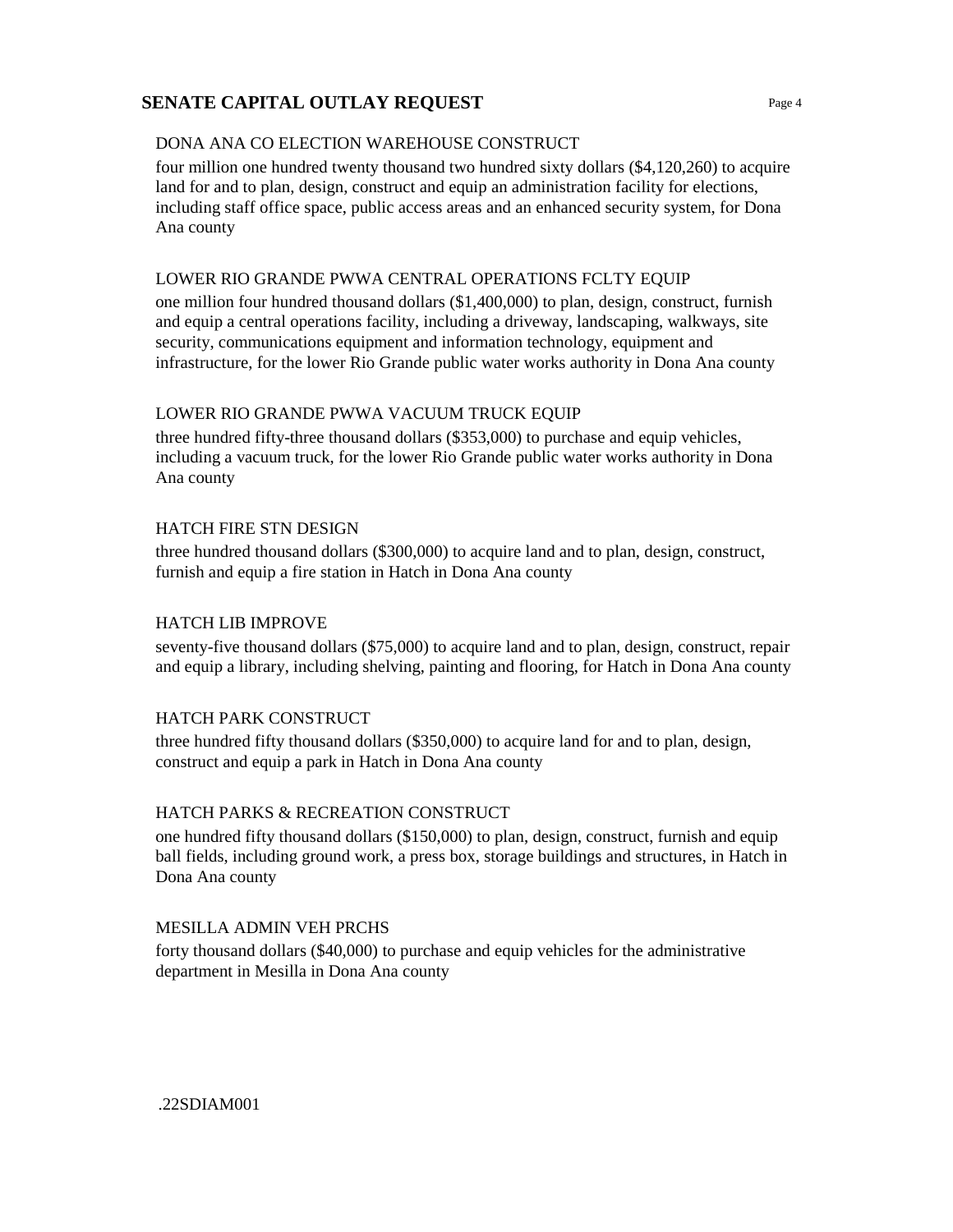#### MESILLA MARSHAL EQUIP

one hundred forty thousand dollars (\$140,000) to purchase and install equipment for the marshal's department in Mesilla in Dona Ana county

#### MESILLA MARSHAL VEH PRCHS

seventy thousand dollars (\$70,000) to purchase and equip vehicles for the marshal's department in Mesilla in Dona Ana county

#### MESILLA PUB SFTY BLDG REN

two hundred fifty thousand dollars (\$250,000) to plan, design, construct, renovate and equip a public safety building in Mesilla in Dona Ana county

#### HIDALGO CO AMBULANCE EQUIP RPLC

two hundred thousand dollars (\$200,000) to purchase and install ambulance equipment, including heart monitors and ambulance gurneys, in Hidalgo county

#### HIDALGO CO AMBULANCE PRCHS

two hundred fifty thousand dollars (\$250,000) to purchase and equip an ambulance for Hidalgo county

#### HIDALGO CO DETENTION CTR CAMERAS PRCHS

one hundred fifty thousand dollars (\$150,000) to purchase and install cameras to improve security at the county detention center in Hidalgo county

#### HIDALGO CO DETENTION, EMS, COURTHOUSE INSTALL

four hundred twenty-five thousand dollars (\$425,000) to plan, design, construct, equip and furnish solar shelters for county facilities in Hidalgo county

#### HIDALGO CO EMERGENCY MANAGER UTLTY TRUCK PRCHS

fifty thousand dollars (\$50,000) to purchase and equip a utility truck for emergency manager operations in Hidalgo county

#### HIDALGO CO OIL DISTRIBUTOR PRCHS

one hundred twenty thousand dollars (\$120,000) to purchase and equip an oil distributor with a chip spreader in Hidalgo county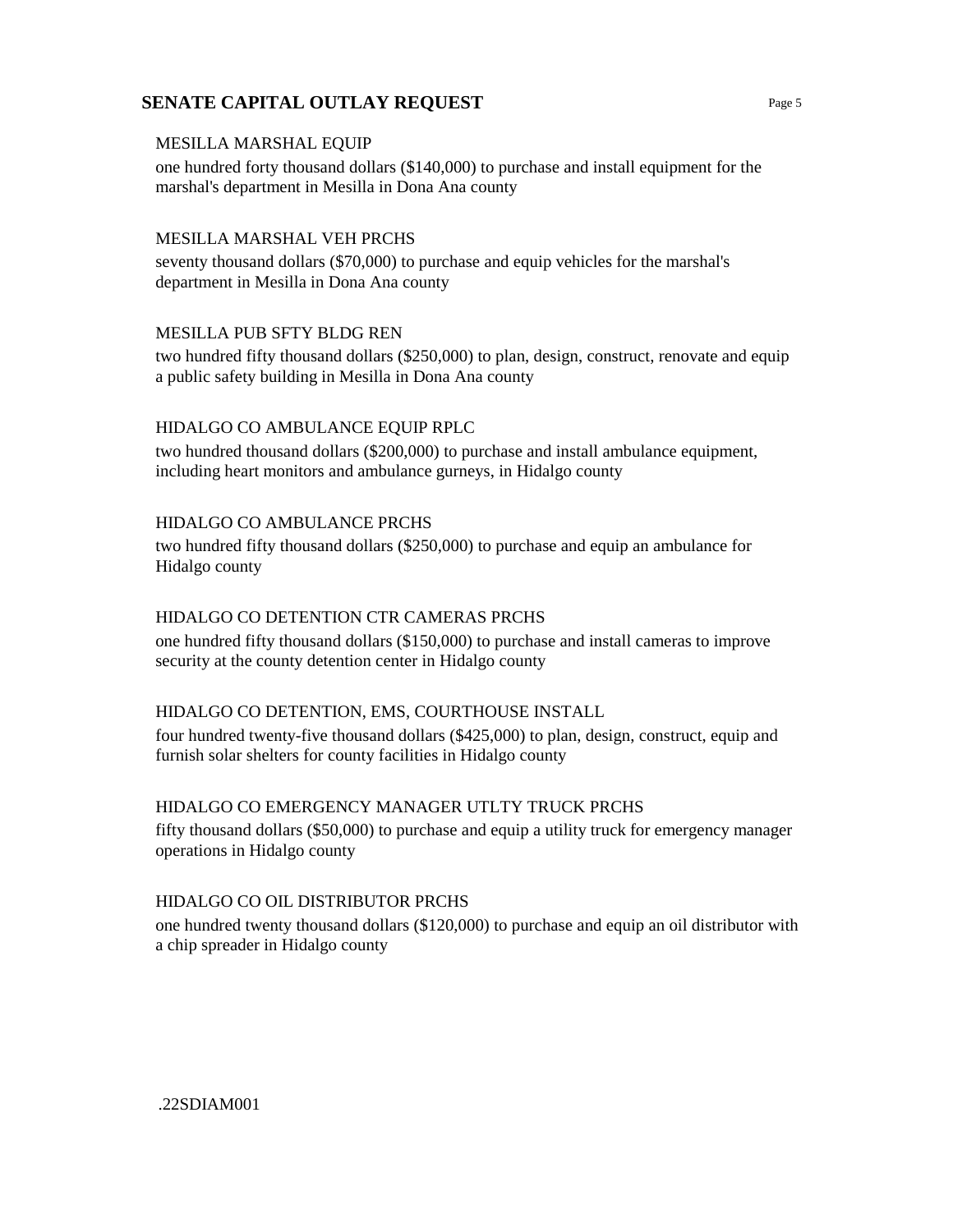#### HIDALGO CO SHERIFF'S DEPT VEH PRCHS

thirty-six thousand dollars (\$36,000) to purchase and equip law enforcement vehicles for the sheriff's department in Hidalgo county

### HIDALGO CO SKID STEER EQUIP

one hundred sixty thousand dollars (\$160,000) to purchase and equip a track skid steer for Hidalgo county

## HIDALGO CO WATER TRUCK EQUIP

two hundred twenty thousand dollars (\$220,000) to purchase and equip water trucks for the road department in Hidalgo county

## HIDALGO CO COURTHOUSE EQUIP PRCHS

one hundred thousand dollars (\$100,000) to purchase and install security equipment at the county courthouse in Lordsburg in Hidalgo county

#### HIDALGO CO FAIRGROUNDS IMPROVE

four hundred thousand dollars (\$400,000) to plan, design, construct, equip and furnish improvements to the arena and fairgrounds in Lordsburg in Hidalgo county

### HIDALGO CO SWEEPER EQUIP

eighty thousand dollars (\$80,000) to purchase and equip a street sweeper for Hidalgo county

#### LORDSBURG EVENTS CTR REN

one million thirty-five thousand eight hundred ten dollars (\$1,035,810) to plan, design, construct, equip and furnish improvements to a special events center in Lordsburg in Hidalgo county

#### LORDSBURG POLICE VEH PRCHS

four hundred thousand dollars (\$400,000) to purchase and equip police vehicles for Lordsburg in Hidalgo county

#### LORDSBURG UTILITY/MAINTENANCE VEH RPLC

five hundred thousand dollars (\$500,000) to purchase and equip utility and maintenance vehicles for Lordsburg in Hidalgo county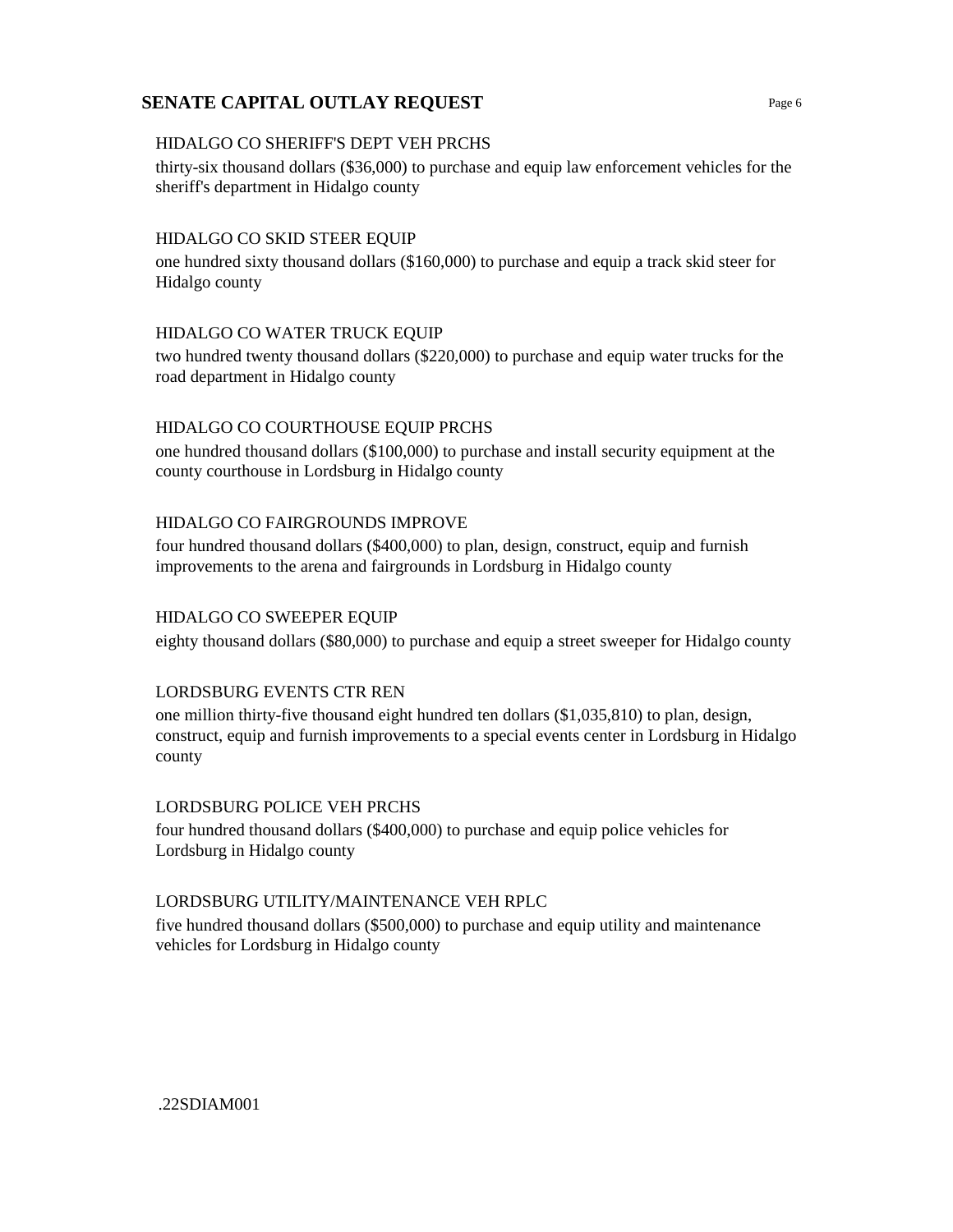### LUNA CO BLDGS FIBER OPTIC EQUIP UPGRADE

two hundred fifty thousand dollars (\$250,000) to plan, design, construct, upgrade, equip and furnish fiber-optic equipment, networks and infrastructure for the county buildings in Luna county

#### LUNA CO DA OFFICE CONSTRUCT

five million dollars (\$5,000,000) to plan, design, construct, furnish and equip a district attorney's office for county court programs in Deming in Luna county

#### LUNA CO ROAD EQUIP

one million dollars (\$1,000,000) to purchase and equip heavy road machinery for the county road department in Luna county

## COLUMBUS HEALTH CMPLX IMPROVE

five hundred thousand dollars (\$500,000) to plan, design, construct, improve, equip and furnish a health and wellness community complex for Columbus in Luna county

## COLUMBUS PED PATH CONSTRUCT

two hundred thousand dollars (\$200,000) to plan, design, construct, equip and furnish a pedestrian path for Columbus in Luna county

#### COLUMBUS VEH PRCHS

two hundred thousand dollars (\$200,000) to purchase and equip a waste refuse transfer truck for Columbus in Luna county

#### DEMING DOG PARKS CONSTRUCT

one hundred fifty thousand dollars (\$150,000) to plan, design and construct dog parks at cityowned facilities, including newly constructed facilities, in Deming in Luna county

#### DEMING JOHN STRAND MUNI OFFICE REN

one million seven hundred fifty thousand dollars (\$1,750,000) to plan, design, construct, renovate and equip a public safety facility for the police department adjacent to the fire station, including pandemic-safe areas, evidence storage, office and training space, for Deming in Luna county

#### DEMING MULTI-USE BLDG CONSTRUCT

six hundred thousand dollars (\$600,000) to plan, design, construct, furnish and equip a multiuse building for the fire department and law enforcement in Deming in Luna county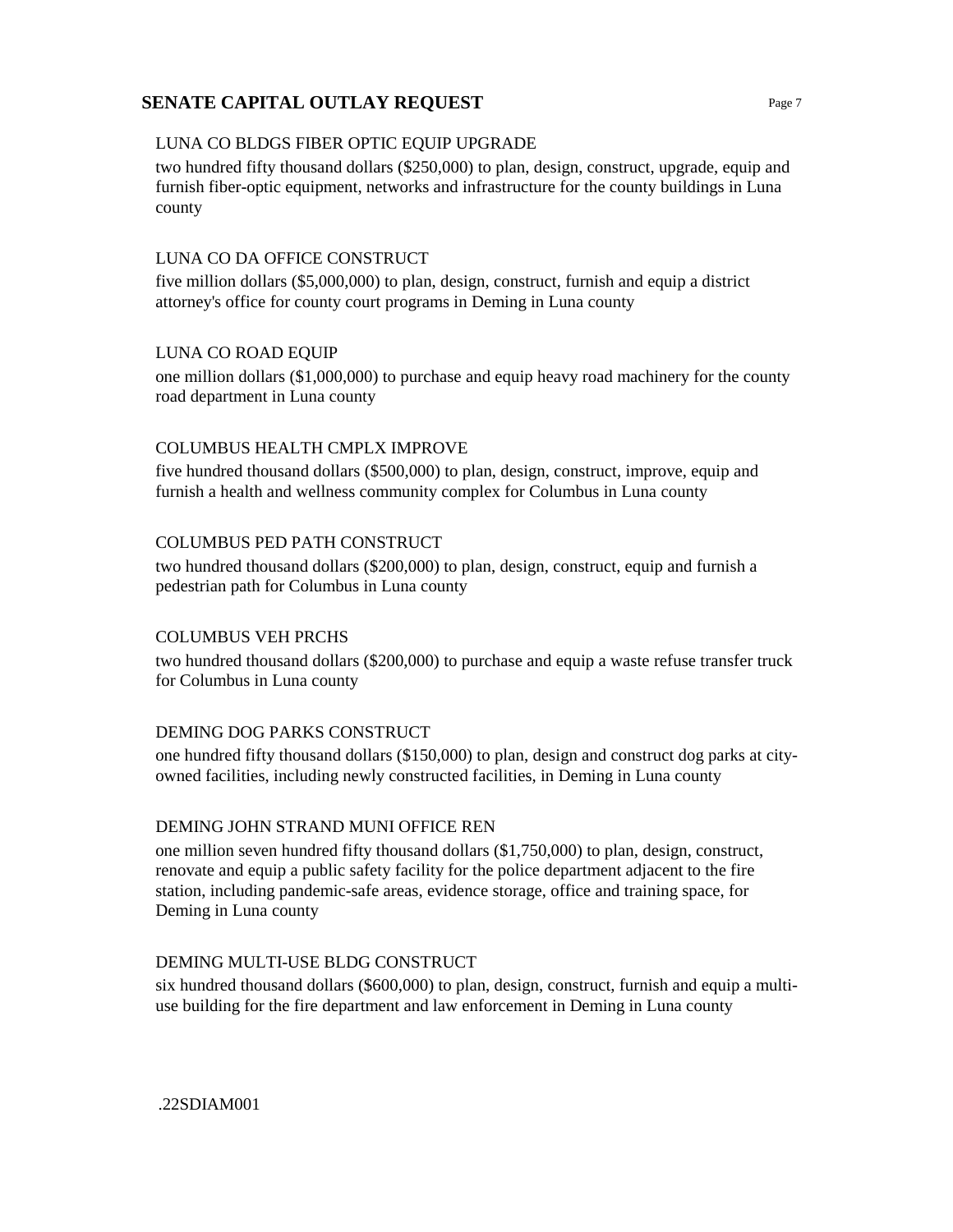## SIERRA CO ADULT BEHAVIORAL HEALTH FCLTY CONSTRUCT

thirty-nine million nine hundred thirty-six thousand six hundred eighty-eight dollars (\$39,936,688) to demolish and abate hazardous materials at an old hospital building and to plan, design, construct, renovate, expand, furnish and equip an adult behavioral health center providing regional and statewide services, including facilities for partial hospitalization and outpatient daily visits, a medical detoxification unit and an emergency crisis stabilization unit, in Sierra county

## SIERRA CO AGR EXTENSION OFC CMPLX CONSTRUCT

one million two hundred thousand dollars (\$1,200,000) to plan, design, renovate, construct and equip a facility to house a cooperative extension service office and agricultural youth science center in Sierra county

## SIERRA CO BANQUET HALL & BATHRM RENOVATE

seven hundred fifty thousand dollars (\$750,000) to plan, design, construct, renovate and equip a banquet hall and bathrooms in Sierra county

## SIERRA CO FAIRGRNDS CONSTRUCT

one million seven hundred fifty thousand dollars (\$1,750,000) to plan, design, construct and equip a multipurpose events building, recreation vehicle park and perimeter fencing for the fairground in Sierra county

## SIERRA CO LAW & ROAD CMPLX ROOF REN

six hundred thousand dollars (\$600,000) to plan, design, construct, renovate, repair and replace the roof of a county complex in Sierra county

## SIERRA CO ROAD & HEAVY EQUIP PRCHS

six hundred thousand dollars (\$600,000) to purchase and equip road equipment and heavy equipment for the county road department in Sierra county

#### ELEPHANT BUTTE CITY FCLTY IMPROVE

two million dollars (\$2,000,000) to plan, design, construct, equip and furnish improvements and additions to the city facilities in Elephant Butte in Sierra county

#### ELEPHANT BUTTE FIRE STN NO. 1 RPLC

three million one hundred thousand dollars (\$3,100,000) to plan, design, construct, replace and equip fire station number 1 in Elephant Butte in Sierra county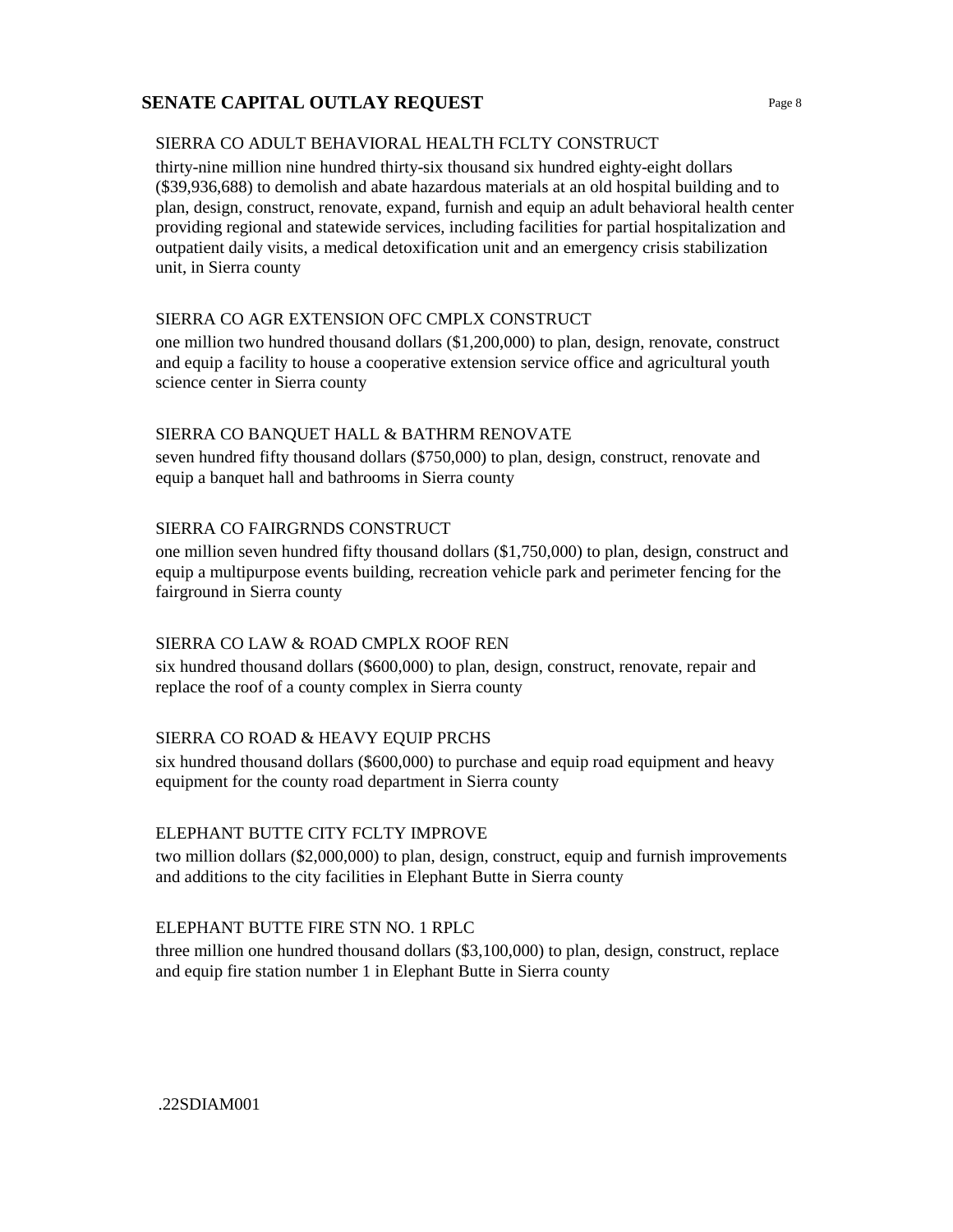#### ELEPHANT BUTTE OFF-HIGHWAY VEH RECREATION PK CONSTRUCT

one hundred fifty thousand dollars (\$150,000) to plan, design and construct an off-highway vehicle recreation park for Elephant Butte in Sierra county

### ELEPHANT BUTTE RV DUMP STATION CONSTRUCT

two hundred fifty thousand dollars (\$250,000) to plan, design and construct a sanitary sewer dump station for a recreational vehicle park in Elephant Butte in Sierra county

## ELEPHANT BUTTE STREET MAINT EQUIP PRCHS

one million dollars (\$1,000,000) to purchase and equip street maintenance vehicles and equipment for Elephant Butte in Sierra county

## T OR C ANIMAL SHELTER EXPAND

three hundred thousand dollars (\$300,000) to plan, design, construct, furnish and equip a kennel building for the animal shelter in Truth or Consequences in Sierra county

#### T OR C RALPH EDWARDS PARK IMPROVE

three hundred thousand dollars (\$300,000) to construct and equip playground and park improvements in Ralph Edwards park in Truth or Consequences in Sierra county

#### WILLIAMSBURG PARKS & RECREATION CONSTRUCT

ninety-five thousand dollars (\$95,000) to plan, design, construct, purchase, furnish, equip improvements to parks, including fencing, outdoor furniture, shade structures, landscaping and parking lots, in Williamsburg in Sierra county

**•** to the department of transportation

#### FAIRACRES RD REN

seven hundred fifty thousand dollars (\$750,000) to plan, design, construct and improve Fairacres road in Dona Ana county

#### PICACHO HILLS DR CONSTRUCT

one million three hundred thousand dollars (\$1,300,000) to plan, design, construct and improve Picacho Hills drive in Dona Ana county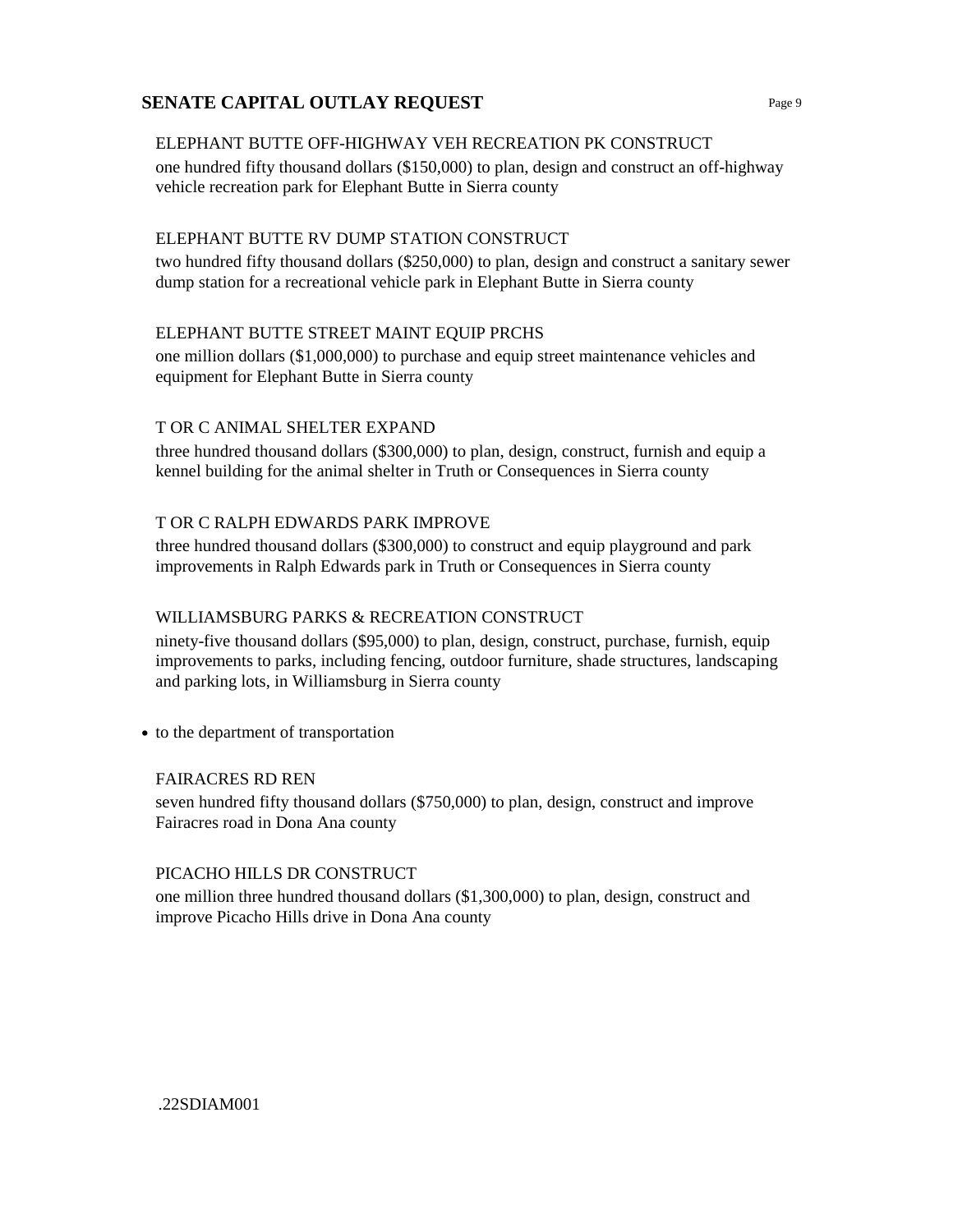### LAS CRUCES INTRNATL AIRPORT CONSTRUCT

thirty-seven million five hundred thousand dollars (\$37,500,000) to acquire land and rights of way for and to plan, design, construct, renovate, purchase, furnish, equip and install infrastructure improvements to the Las Cruces international airport in Las Cruces in Dona Ana county

## MESILLA ROADS IMPROVE PH 1-3 CONSTRUCT

one hundred thousand dollars (\$100,000) to plan, design, construct, improve and replace roads for the Mesilla road improvements project phases I-3 for Mesilla in Dona Ana county

## HIDALGO CO ROADS TRAFFIC SIGNS PRCHS

sixty thousand dollars (\$60,000) to purchase, instill and replace traffic control signs in Hidalgo county

## ELEPHANT BUTTE STORM & SURFACE WATER CONTROL IMPROVE

seven million four hundred ninety thousand dollars (\$7,490,000) to acquire land for and to plan, design and construct storm and surface water control features for Elephant Butte in Sierra county

## ELEPHANT BUTTE STREETS IMPROVE

two million seven hundred fifty thousand dollars (\$2,750,000) to plan, design, construct and improve streets in Elephant Butte in Sierra county

#### DORIS AVE CONSTRUCT

seven hundred fifty thousand dollars (\$750,000) to acquire easements and rights of way and to plan, design and construct road and accessibility improvements, including drainage, utilities, sidewalks, water and sewer systems and lighting, on Doris avenue in Williamsburg in Sierra county

#### WILLIAMSBURG STREETS CONSTRUCT

five million dollars (\$5,000,000) to acquire easements and rights of way and to plan, design and construct road and drainage improvements on streets in Williamsburg in Sierra county

• to the board of regents of New Mexico institute of mining and technology

## NMIMT PLAYAS TRAIN & RSRCH CTR MAINT EQUIP & VEH PRCHS

three hundred fifty thousand dollars (\$350,000) to purchase and equip vehicles and heavy equipment for the Playas training and research center of the New Mexico institute of mining and technology in

Playas in Hidalgo county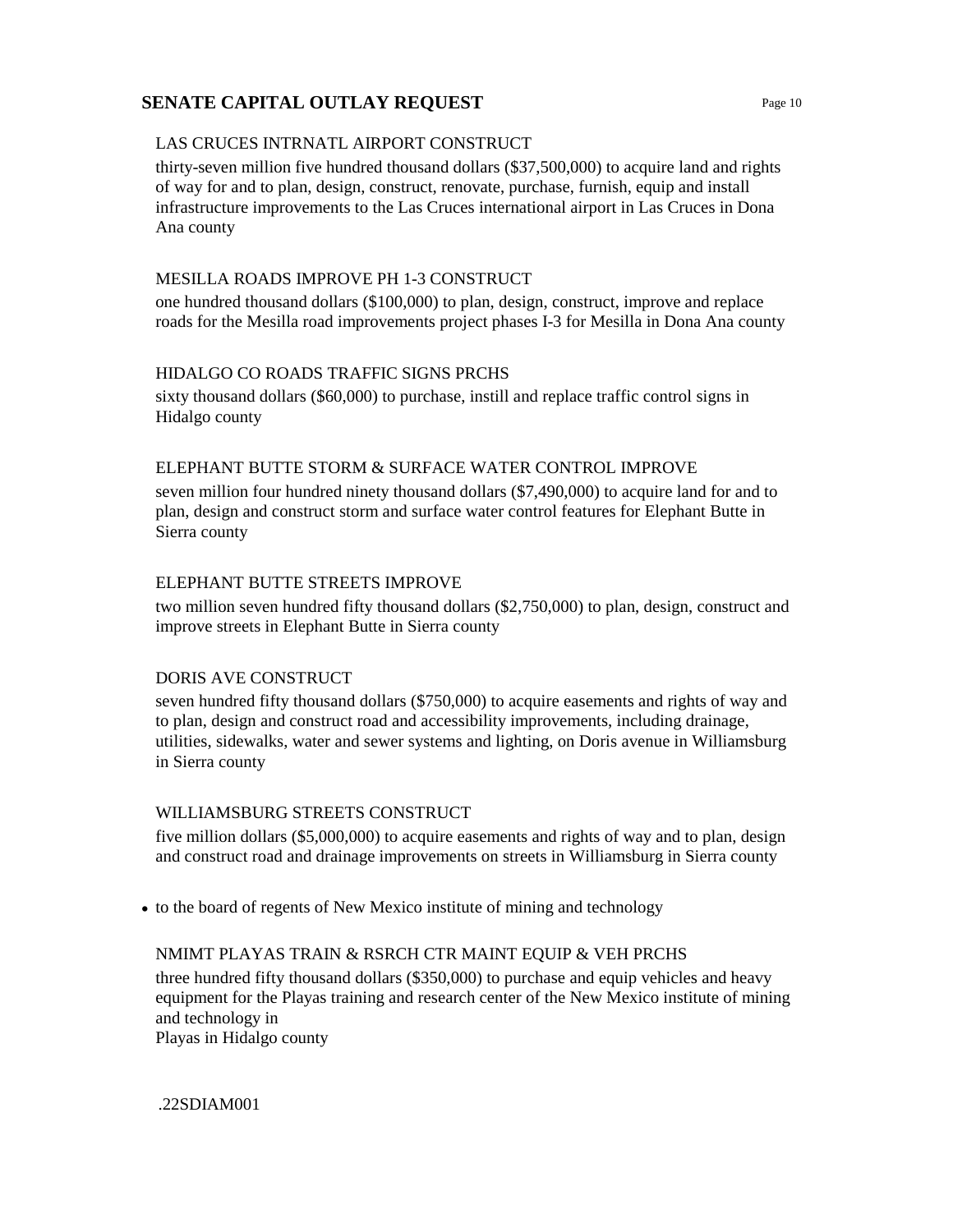#### NMIMT PLAYAS TRAIN & RSRCH CTR TRANSPORTATION IMPROVE

two million dollars (\$2,000,000) to plan, design, construct and equip multimodal transportation improvements at the Playas training and research center in Playas for the New Mexico institute of mining and technology in Playas in Hidalgo county

### NMIMT VEHICLE & EQUIP PRCHS

five hundred sixty-six thousand two hundred ninety-one dollars (\$566,291) to purchase and equip vehicles and equipment, including cameras, for the campus police at the New Mexico institute of mining and technology in Socorro county

**•** to the board of regents of New Mexico state university

## CABALLO SWCD HATCH VALLEY ARROYOS SITE 3 IMPROVE

one hundred fifty thousand dollars (\$150,000) to plan, design and construct improvements, including infrastructure sustainability, to the Hatch valley arroyos site 3 for the Caballo soil and water conservation district in Dona Ana county

## CABALLO SWCD HATCH VALLEY ARROYOS SITE 5 IMPROVE

three hundred seventy-five thousand dollars (\$375,000) to plan, design and construct improvements, including infrastructure sustainability, to the Hatch valley arroyos site 5 for the Caballo soil and water conservation district in Dona Ana county

#### NMSU EQUIPMENT & FCLTY IMPROVE/PRCHS/EQUIP

three hundred thirty thousand dollars (\$330,000) to plan, design, construct, renovate and improve the Fabian Garcia science center, including the purchase and installation of equipment and demonstration equipment, at New Mexico state university in Dona Ana county

#### NMSU VEHICLES & EQUIPMENT PRCHS

three hundred seventy thousand dollars (\$370,000) to plan, design, construct, renovate, purchase and equip vehicles and equipment, including loaders, trailers, tractors and water storage tanks, for the Chihuahuan desert rangeland research center of New Mexico state university in Dona Ana county

#### NMSU AGGIE MEMORIAL FOOTBALL FIELD TURF RPLC

one million seven hundred fifty thousand dollars (\$1,750,000) to design and replace artificial turf on the football field at Aggie memorial stadium at New Mexico state university in Las Cruces in Dona Ana county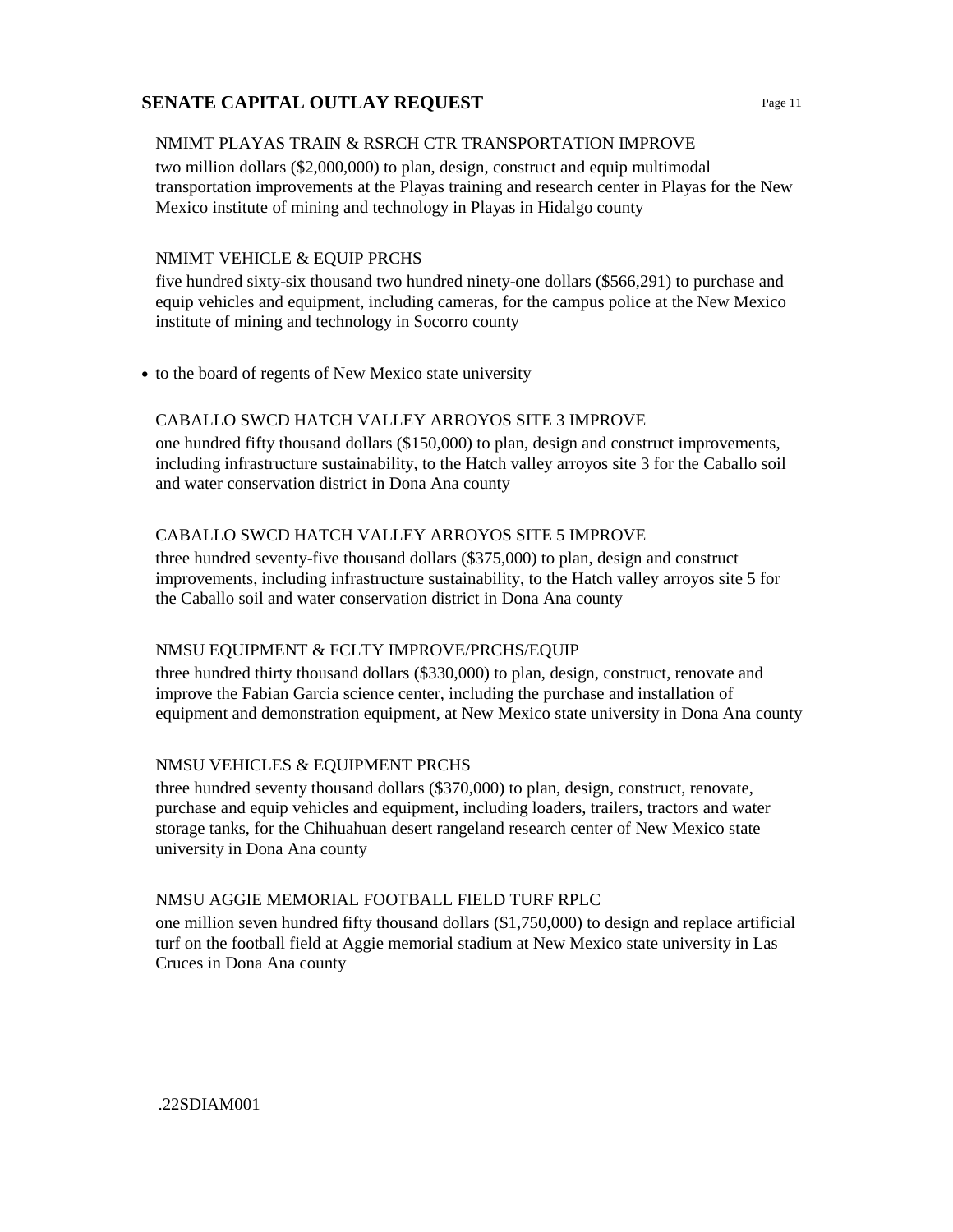### NMSU AGGIE MEMORIAL PLAZA CONSTRUCT

one hundred seventy-five thousand dollars (\$175,000) to plan, design, construct, renovate and furnish the Aggie memorial plaza for New Mexico state university in Las Cruces in Dona Ana county

### NMSU BASEBALL COMPLEX ARTIFICIAL TURF RPLC

seven hundred fifty thousand dollars (\$750,000) to design and replace artificial turf at the baseball complex at New Mexico state university in Las Cruces in Dona Ana county

## NMSU CRIME PREVENTION ENVIRONMENTAL DESIGN

three hundred fifty thousand dollars (\$350,000) to design, develop, implement, purchase and construct a crime prevention through environmental design program campuswide, including lighting upgrades, traffic safety and shade features, at New Mexico state university in Las Cruces in Dona Ana county

## NMSU FOOTBALL SCOREBOARD RPLC

one million dollars (\$1,000,000) to plan, design, construct, renovate, furnish and equip athletic fields and facilities campuswide, including replacement of the football scoreboard, at New Mexico state university in Las Cruces in Dona Ana county

## NMSU GOLF COURSE DRIVING RANGE BLDG CONSTRUCT

five hundred thousand dollars (\$500,000) to plan, design, construct, renovate, furnish and equip the driving range building and a learning center at the New Mexico state university golf course in Las Cruces in Dona Ana county

#### NMSU GOLF COURSE SPRINKLER SYS RPLC

one hundred thousand dollars (\$100,000) to plan, design, construct, furnish, purchase and equip a replacement irrigation system for the golf course at New Mexico state university in Las Cruces in Dona Ana county

#### NMSU KRWG RADIO & TV BLDG & PRODUCTION BLDG CONSTRUCT

one hundred thousand dollars (\$100,000) to plan, design, construct, furnish and equip a facility for KRWG radio and television and to plan, design and construct a KRWG public media and special productions facility at New Mexico state university in Las Cruces in Dona Ana county

## NMSU LEYENDECKER PLANT SCIENCE RESEARCH CTR EQUIP

five hundred five thousand dollars (\$505,000) to plan, design, construct, renovate, purchase and equip farming and research equipment, including a tractor, for the Leyendecker plant science research center at New Mexico state university in Las Cruces in Dona Ana county